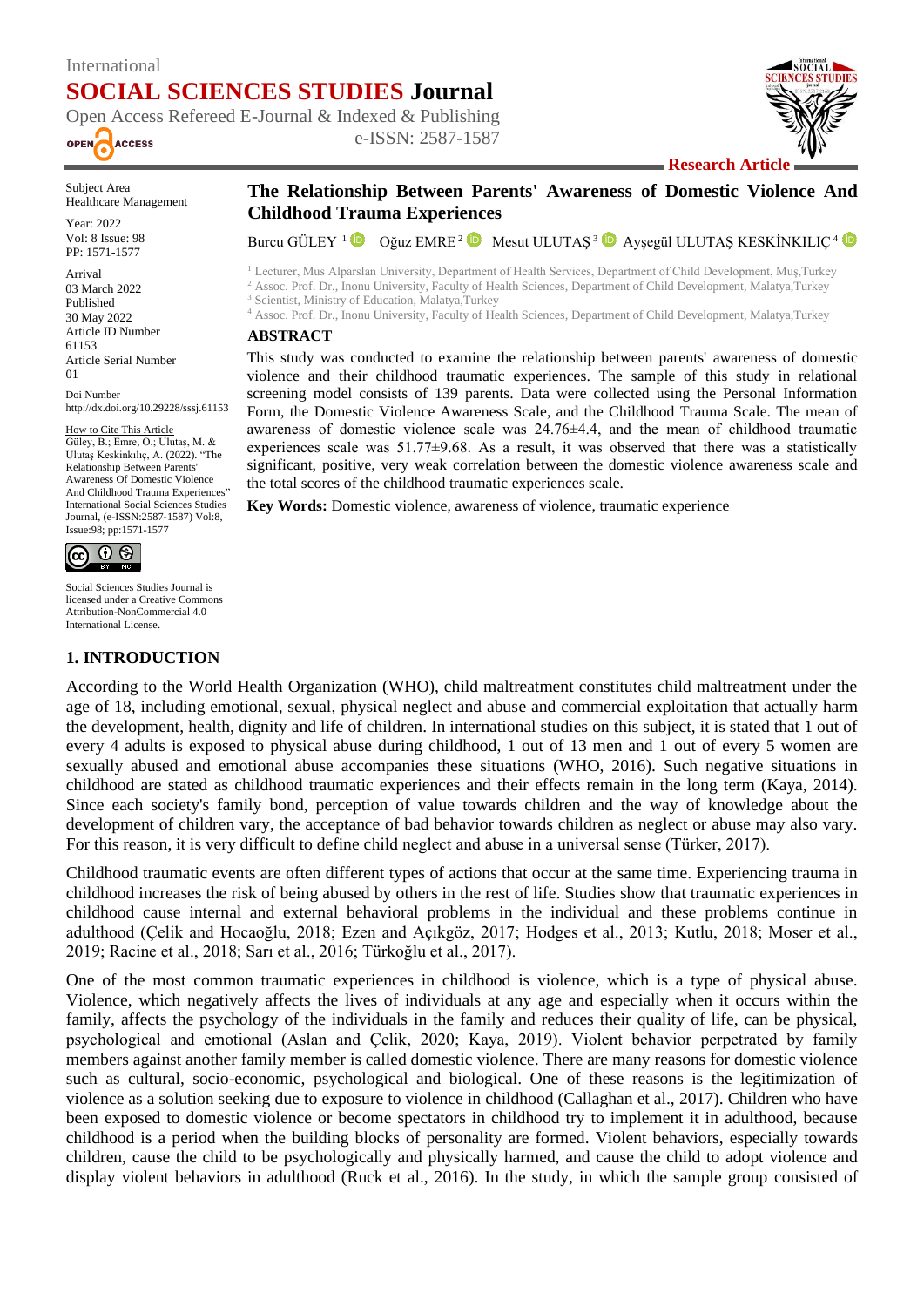adults, it was concluded that there was a relationship between childhood traumatic experiences, self-harming behavior and violent behaviors (Brown et al., 2018).

Regardless of the reason, domestic violence is a situation that negatively affects the life of every individual in the family, so it is not likely to be accepted in the social dimension. In order to eradicate violence in society, it is necessary to raise generations who are sensitive to violence and have a high awareness of violence. For this, every individual in the society should have a high perception and awareness of violence. This awareness must be present in the family, which is the smallest unit of the society, because the family is the first place where the child receives education. For this reason, this study was conducted to examine the relationship between parents' awareness of domestic violence and their childhood traumatic experiences.

## **2. METHOD**

#### **2.1. Model of the Research**

Relational screening model was used in this study.

#### **2.2. Universe and Sample**

While the parents living in the province of Mus constitute the universe of the research, 139 people, 117 mothers and 22 fathers, who were chosen by random sampling method from the universe and volunteered to participate in the study, constitute the sample group of the research. The socio-demographic characteristics of the participants are presented in Table 1.

|--|

| Socio-demographic Characteristics |                        | N   | %    |  |
|-----------------------------------|------------------------|-----|------|--|
| Gender                            | Female                 | 117 | 84,2 |  |
|                                   | Male                   | 22  | 15,8 |  |
|                                   | Working                | 66  | 47,5 |  |
| <b>Working Status</b>             | Not working            | 73  | 52,5 |  |
| Family type                       | Nuclear family         | 115 | 82,7 |  |
|                                   | <b>Extended family</b> | 22  | 15,8 |  |
|                                   | Single-parent family   |     | 1,4  |  |
|                                   |                        | 45  | 32,4 |  |
| Number of Children                |                        | 49  | 35,3 |  |
|                                   |                        | 16  | 11,5 |  |
|                                   | 4 and more             | 29  | 20,9 |  |

It was observed that 84.2% of the individuals participating in the study were female and 15.8% were male. It was observed that 47.5% of the individuals were working and 52.5% were not working. It was observed that 82.7% of the individuals were in the nuclear family, 15.8% in the extended family and 1.4% in the single-parent family type. It was observed that 32.4% of the individuals had 1 child, 35.3% had 2 children, 11.5% had 3 children and 20.9% had 4 children or more.

#### **2.3. Data Collection Tools**

*Demographic Information Form:* In the form prepared by the researchers, there are questions about the participants' gender, age, education level, employment status, how many years they have been married, family type and number of children.

*Domestic Violence Awareness Scale:* The scale was developed by Özyürek and Kurnaz (2019) to determine individuals' awareness of domestic violence. The scale, which consists of 20 items, has 5 sub-dimensions. These sub-dimensions consist of definition of domestic violence, consequences of domestic violence, acceptance of domestic violence, normalization of domestic violence and awareness of children's rights. As a result of the analyzes made, it was determined that the reliability of the scale varied between 0.71 and 0.92, that is, the scale was reliable and valid.

*Childhood Trauma Scale:* The scale developed by Bernstein et al. (1994) in order to determine the traumatic experiences before the age of 18 was adapted into Turkish by Aslan and Alparslan (1999). The scale, prepared in a 5-point Likert type, consists of 40 items and three sub-dimensions. These sub-dimensions are physical, sexual, emotional abuse, physical neglect and emotional neglect. The Cronbach Alpha coefficient of the scale was found to be 0.96, and the subscales were found to be between 0.94 and 0.96. The lowest score to be taken from the scale is

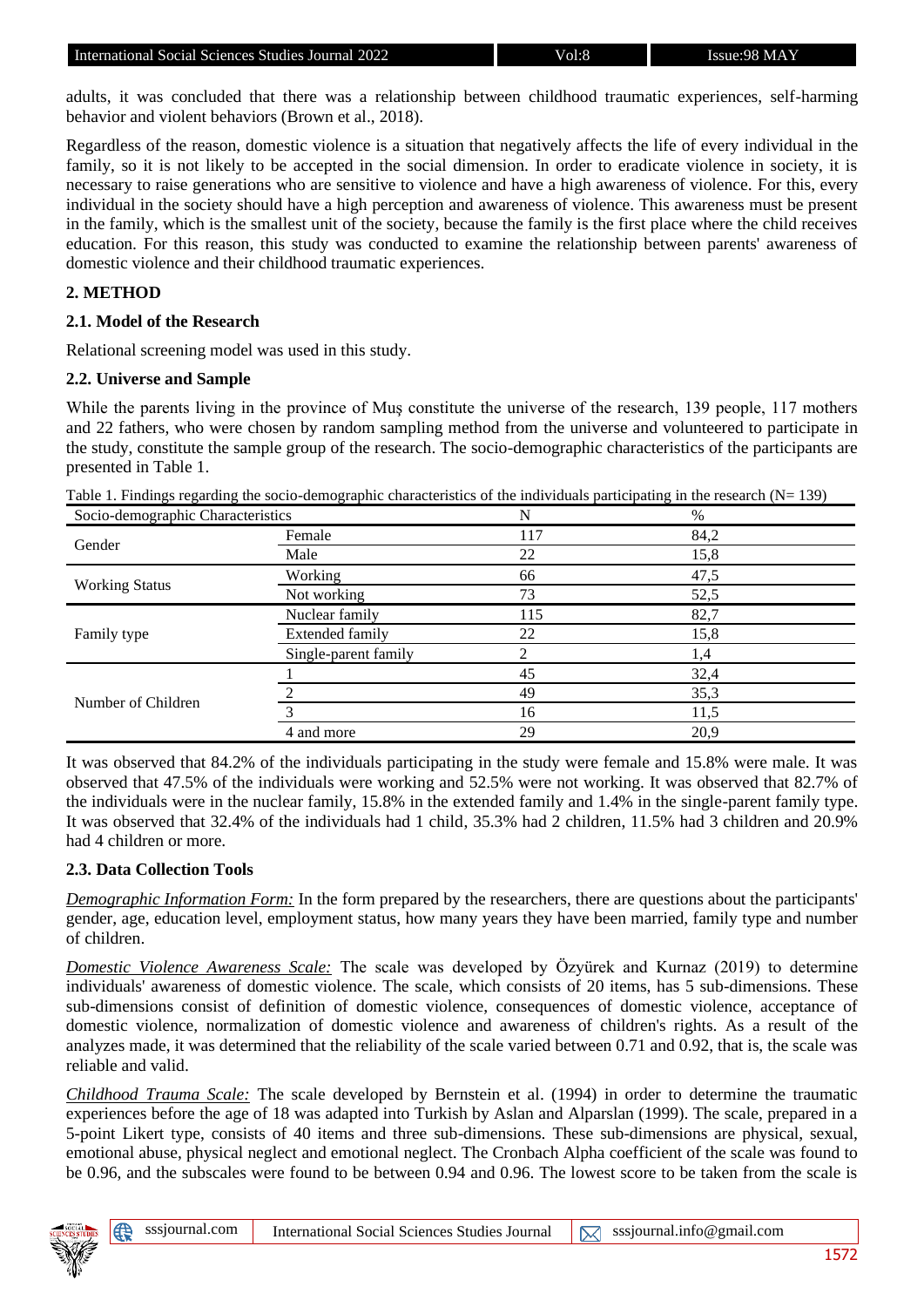40 and the highest score is 200. The higher the score obtained from the scale, the higher the frequency of childhood traumatic experiences.

### **2.4. Analysis of Data**

Research data were collected electronically due to the covid-19 pandemic. The data obtained in the research were analyzed using the SPSS (Statistical Package for Social Sciences) for Windows 25.0 program. Frequency (n) and percentage (%) were used as descriptive statistics parameters for personal information. While evaluating the data, descriptive statistical methods (number, percentage, min-max values, mean, standard deviation) were used. In order to compare the quantitative variables, it was first investigated whether the parametric test conditions were met. The normal distribution of the data used depends on the skewness and kurtosis values being between  $\pm 3$  (Shao, 2002). Correlation analysis was applied to test the relationship of the scales, and Pearson coefficient was examined among the normally distributed quantitative variables, and the Spearman coefficient among the non-normally distributed quantitative variables. The significance level was accepted as 0.05. The reliability analyzes of the collected data were made by calculating the Cronbach's Alpha reliability coefficient in SPSS. In this study, the reliability coefficient was calculated as 0.603 for the Domestic Violence Awareness Scale and 0.761 for the Childhood Trauma Scale.

### **3. FINDINGS**

In this section, the findings of the research conducted to examine the relationship between parents' awareness of domestic violence and their childhood traumatic experiences are presented.

| Scales and Sub-dimensions             | Min   | Max   | Median | $\overline{X}$ | <b>SS</b> |
|---------------------------------------|-------|-------|--------|----------------|-----------|
| Domestic violence awareness scale     | 20.00 | 40,00 | 24,00  | 24,76          | 4,40      |
| Definition of domestic violence       | 5,00  | 15,00 | 5,00   | 6,14           | 2,14      |
| Consequences of domestic violence     | 5,00  | 10.00 | 5,00   | 5,56           | 1,14      |
| Acceptance of domestic violence       | 5,00  | 14,00 | 7,00   | 7,18           | 2,14      |
| Normalization of domestic violence    | 5,00  | 12,00 | 5,00   | 5,87           | 1,44      |
| Childhood traumatic experiences scale | 38,00 | 80,00 | 49,00  | 51,77          | 9,68      |
| Physical abuse                        | 5,00  | 20,00 | 5,00   | 6.58           | 2,75      |
| Sexual abuse                          | 5,00  | 21,00 | 5,00   | 6,45           | 3,00      |
| Emotional abuse                       | 5,00  | 25,00 | 8,00   | 8,50           | 3,85      |
| Physical neglect                      | 5,00  | 20,00 | 8,00   | 8,46           | 3,26      |
| <b>Emotional neglect</b>              | 6.00  | 19.00 | 11.00  | 11.31          | 2,80      |

Table 2. Descriptive statistics of the scales and sub-dimensions used

As can be seen in Table 2, the average of the scale of awareness of domestic violence was 24.76±4.40, the mean definition of domestic violence dimension was 6.14±2.14, the mean of consequences of domestic violence dimension was  $5.56\pm1.14$ , the mean of acceptance of domestic violence dimension was  $7.18\pm2.14$ , the mean of normalization of domestic violence dimension was 5.87±1.44.

The mean of childhood traumatic experiences scale was 51.77±9.68, the mean physical abuse dimension was 6.58 $\pm$ 2.75, the mean sexual abuse dimension was 6.45 $\pm$ 3.00, the mean emotional abuse dimension was 8.50 $\pm$ 3.85, the mean physical neglect dimension was 8.46±3.26 and the mean emotional neglect dimension was 11.31±2.80.

Table 3. The relationship between the domestic violence awareness scale and the childhood traumatic experiences scale

| Correlation                        |       | <b>Domestic Violence Definition of</b><br><b>Awareness Scale</b> | domestic violence                                    | <b>Consequences of</b><br>domestic violence | <b>Acceptance of</b><br>domestic violence | <b>Normalization of</b><br>domestic violence |
|------------------------------------|-------|------------------------------------------------------------------|------------------------------------------------------|---------------------------------------------|-------------------------------------------|----------------------------------------------|
| <b>Childhood</b>                   |       | $0,194*$                                                         | 0,130                                                | 0,070                                       | $0,270^*$                                 | $0,196^*$                                    |
| <b>Trauma Scale</b>                | n     | 0,022                                                            | 0,126                                                | 0,411                                       | 0,001                                     | 0,021                                        |
| <b>Physical Abuse</b>              |       | 0,153                                                            | $-0,003$                                             | $-0,005$                                    | $0,215$ *                                 | 0,165                                        |
|                                    | n     | 0,072                                                            | 0.971                                                | 0,953                                       | 0,011                                     | 0,052                                        |
| <b>Sexual Abuse</b>                |       | 0.112                                                            | $-0.110$                                             | 0.113                                       | 0.159                                     | 0.076                                        |
|                                    |       | 0,189                                                            | 0,197                                                | 0.183                                       | 0.062                                     | 0,371                                        |
| <b>Emotional Abuse r</b>           |       | $0,290^*$                                                        | 0,132                                                | 0,092                                       | $0,291$ *                                 | $0,193^*$                                    |
|                                    |       | 0.001                                                            | 0,121                                                | 0,279                                       | 0.001                                     | 0,023                                        |
| <b>Physical Neglect</b> r          |       | $0,308^*$                                                        | $0,267$ *                                            | 0,138                                       | 0,277                                     | $0,288$ <sup>*</sup>                         |
|                                    |       | 0.000                                                            | 0,002                                                | 0,105                                       | 0,001                                     | 0.001                                        |
| <b>Emotional</b>                   |       | 0,061                                                            | 0,091                                                | 0,007                                       | 0,047                                     | 0,164                                        |
| <b>Neglect</b>                     | 0,478 |                                                                  | 0,289                                                | 0,938                                       | 0,580                                     | 0,054                                        |
| SOCIAL NEWS<br>⊕<br>sssjournal.com |       |                                                                  | <b>International Social Sciences Studies Journal</b> |                                             | sssjournal.info@gmail.com                 |                                              |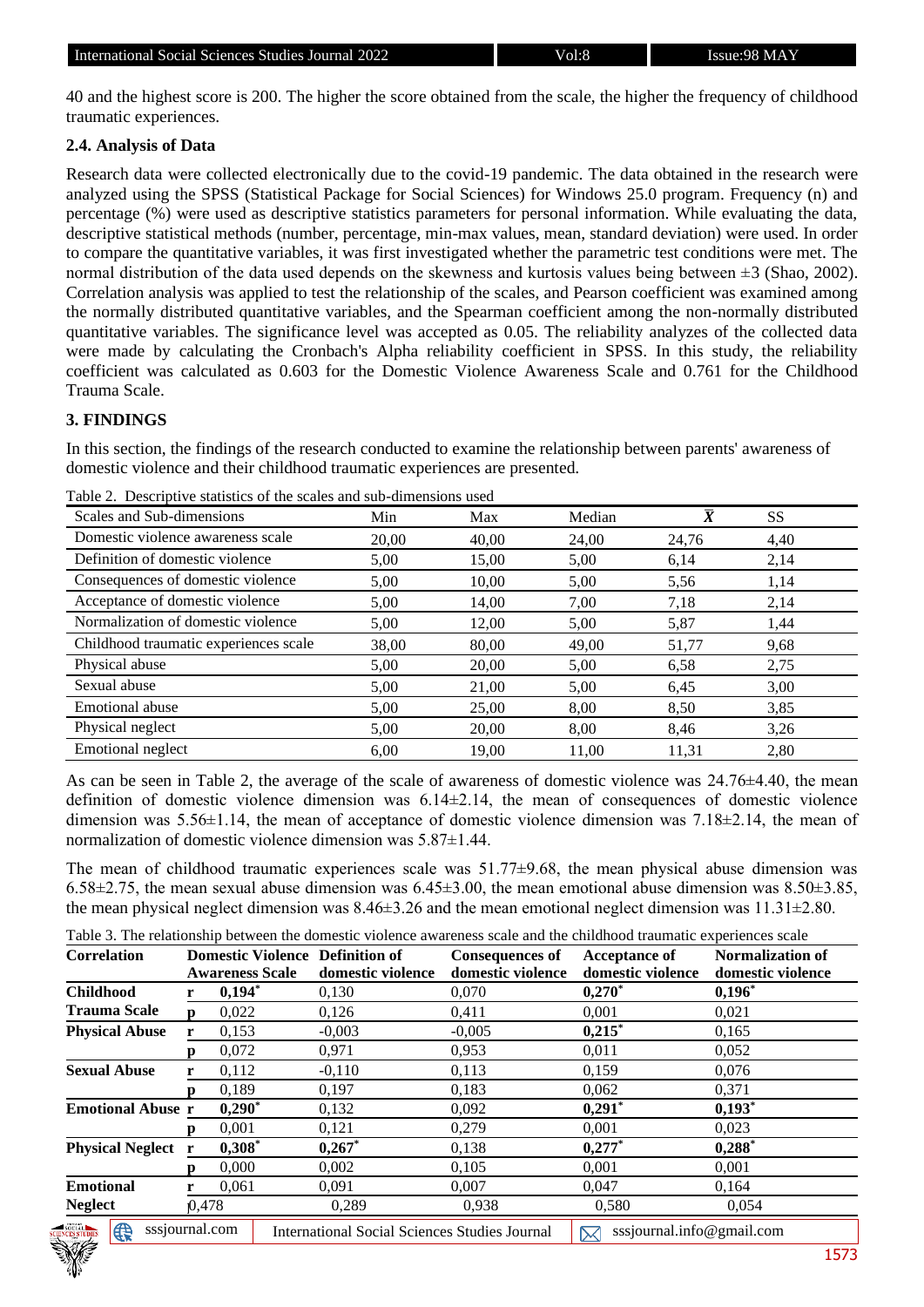Table 3 shows the results of the correlation analysis. According to Pearson Correlation analysis, it is seen that there is a statistically significant, positive (same) relationship at a very weak level between the domestic violence awareness scale and the childhood traumatic experiences scale  $(r<0.2; p<0.05)$ .

According to the Spearman correlation analysis, there is a statistically significant, positive and weak relationship between the domestic violence awareness scale and the emotional abuse sub-dimension of the childhood traumatic experiences scale  $(0.2 < r < 0.3; p < 0.05)$ .

According to Pearson's analysis, there is a statistically significant, positive and weak relationship between the domestic violence awareness scale and the physical neglect sub-dimension of the childhood traumatic experiences scale  $(0.2 < r < 0.3$ ; p $< 0.05$ ).

According to the Spearman correlation analysis, there is a statistically significant, positive and weak relationship between the definition of domestic violence sub-dimension of the domestic violence awareness scale and the physical neglect sub-dimension of the childhood traumatic experiences scale  $(0.2 < r < 0.3; p < 0.05)$ .

According to Pearson's analysis, there is a statistically significant, positive and weak relationship between the acceptance of domestic violence sub-dimension of the domestic violence awareness scale and the childhood traumatic experiences scale  $(0,2 < r < 0,3; \, p < 0,05)$ .

According to Spearman's analysis, there is a statistically significant, positive and weak relationship between the acceptance of domestic violence sub-dimension of the domestic violence awareness scale and the physical abuse and emotional abuse sub-dimensions of the childhood traumatic experiences scale  $(0,2\lt r\lt 0,3; p\lt 0,05)$ .

According to Pearson's analysis, there is a statistically significant, positive and weak relationship between the acceptance of domestic violence sub-dimension of the domestic violence awareness scale and the physical neglect sub-dimension of the childhood traumatic experiences scale  $(0,2 < r < 0,3; p < 0,05)$ .

According to Spearman's analysis, it is seen that there is a statistically significant, positive and very weak relationship between the normalization of domestic violence sub-dimension of the domestic violence awareness scale, the childhood traumatic experiences scale and the emotional abuse sub-dimension  $(r<0.2; p<0.05)$ .

According to Spearman's analysis, there is a statistically significant, positive and weak relationship between the normalization of domestic violence sub-dimension of the domestic violence awareness scale and the physical neglect sub-dimension of the childhood traumatic experiences scale  $(0,2 < r < 0,3; p < 0,05)$ .

# **4. DISCUSSION**

In this study, which examined the relationship between parents' awareness of domestic violence and their childhood traumatic experiences, it was revealed that there was a statistically significant, positive, very weak relationship between the total scores of the two scales. The results of the study are discussed with the results of some studies in the literature. In their research, Fuller Thomson, Sawyer & Agbeyaka (2021) stated that a universal screening for childhood physical abuse should be done in case of domestic violence, especially in families with parents with addiction or mental illness. Liu, Xue & Zhao (2021), in their study to determine the consequences of domestic violence on mental health, found a relationship between exposure to domestic violence and mental health of individuals and child abuse. In another study (Nevin et. al., 2010), childhood trauma, self-esteem, and marriage type were examined in relation to domestic violence among women in Turkey. It has been concluded that physical abuse experienced in childhood leads to an increase in domestic violence. Dave (2000) revealed in the research that exposure to childhood trauma is caused by domestic violence. In a similar vein, Dye's study (2018), in which he examined the long-term effects of childhood trauma, stated that exposure to childhood trauma may cause lifelong physical, mental and emotional disabilities.

A significant relationship ( $p<0.05$ ) was found between awareness of acceptance of domestic violence and physical abuse, emotional abuse and physical neglect. In the study of Butler, Quigg & Bells (2020) in England and Wales, the sample group consisted of adults who were exposed to childhood traumas such as neglect, abuse or violence before the age of 16, it was concluded that the use of violence by adults who experienced traumatic situations such as physical, sexual, emotional neglect/abuse and witnessing violence during childhood increased, causing emotional and behavioral problems. It is seen that the results obtained from the studies are similar to the obtained results. Liel et. al (2020) found a relationship between exposure to parental violence and child abuse in his study.

A significant relationship ( $p<0.05$ ) was found between awareness of the normalization of domestic violence and physical neglect and emotional abuse. Skinner et. al (2021), using the term toxic triad, in their study to define the risk of child neglect and abuse, which may result from domestic violence, which is one of these triads, determined

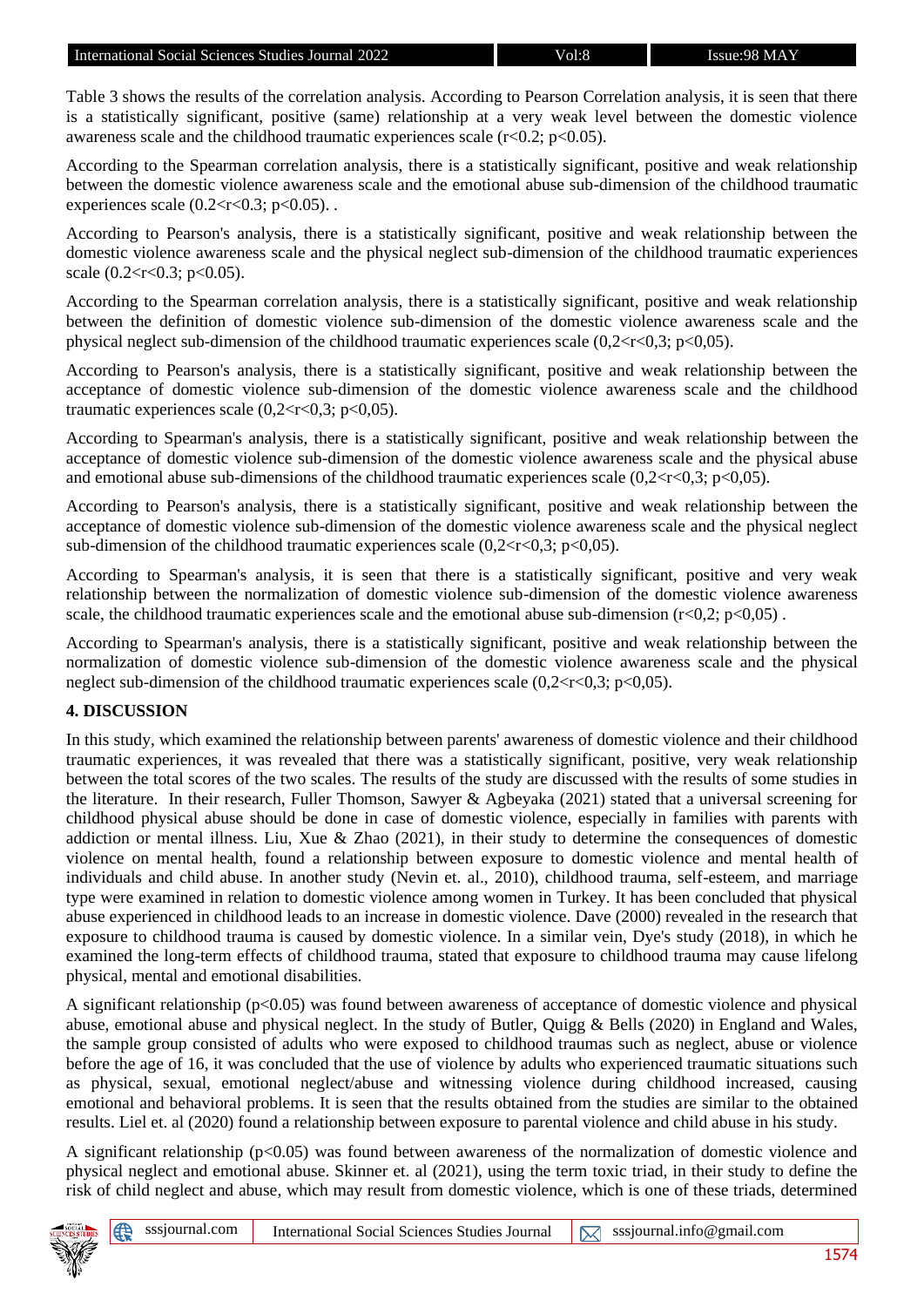that a single factor may cause worse outcomes in children. Fuller-Thomson & Agbeyaka (2020) found that there is a relationship between exposure to parental domestic violence and childhood sexual abuse in their research examining three risk factors for child sexual abuse. Levenson & Socia (2016) found that individuals who were exposed to emotional neglect, sexual abuse and domestic violence during childhood increased their use of violence in adulthood. Craig et al (2019), on the other hand, concluded in their study that individuals who encountered traumatic situations during their childhood were observed to have mental health problems, violent behaviors and substance use in the following years. Craig & Zettler (2020) stated that negative experiences in childhood increase violence and repetitions of violence. The effect of exposure to negative childhood experiences (such as neglect and abuse) on students' academic achievement was investigated in the study conducted with 525 university students studying at a large university in the Southeast and it has been determined that students who are exposed to negative experiences in childhood experience more health problems and depressive symptoms are more common than students who do not have such negative experiences (Hinojosa et. al., ark., 2019).

A significant relationship (p<0.05) was found between awareness of the definition of domestic violence and physical neglect. Mantovani & Smith (2021), in their study on individuals receiving psychiatry services, stated that individuals with a history of childhood abuse (sexual and physical abuse, psychological-emotional abuse) have harmful social and behavioral consequences and engage in violence-related behaviors.

### **5. CONCLUSION**

The mean of awareness of domestic violence scale was  $24.76\pm4.4$ , and the mean of childhood traumatic experiences scale was 51.77±9.68. As a result, it was observed that there was a statistically significant, positive, very weak correlation between the domestic violence awareness scale and the total scores of the childhood traumatic experiences scale. A significant relationship  $(p<0.05)$  was found between awareness of acceptance of domestic violence and physical abuse, emotional abuse and physical neglect.

A significant relationship ( $p<0.05$ ) was found between awareness of the normalization of domestic violence and physical neglect and emotional abuse.

A significant relationship ( $p<0.05$ ) was found between awareness of the definition of domestic violence and physical neglect.

According to the results of the research, it is recommended that children exposed to trauma during childhood should be identified and intervened in the early stages. Country-based projects can be developed to prevent domestic violence.

#### **Ethical Approval**

Ethical principles and rules were followed during the planning of the research, data collection, data analysis and reporting.

#### **Conflict Interests**

The authors declared no potential conflicts of interest with respect to the research, authorship, and/or publication of this article. Informed consent was obtained from all individual participants included in this study.

#### **Funding**

The authors received no financial support for the research, authorship, and/or publication of this article.

#### **REFERENCES**

Aslan, S.H. & Alparslan, Z.N. (1999). Çocukluk Örselenme Yaşantıları Ölçeği'nin bir üniversite örnekleminde geçerlik, güvenirlik ve faktör yapısı. *Türk Psikiyatri Dergisi, 10*(4), 275-85.

Aslan A.E. & Çelik, İ. (2020). Okul Öncesi Öğretmenlerinin Çocuk İstismarına Yönelik Farkındalık Düzeyinin İncelenmesi. Akd*eniz Üniversitesi Eğitim Fakültesi Dergisi, 3*(1), 40-56.

Bernstein, D.P., Fink, L., Handelsman, L., Foote, J., Lovejoy, M., Wenzel, K., … Ruggiero, J. (1994). Initial reliability and validity of a new retrospective measure of child abuse and neglect. *The American Journal of Psychiatry, 151*(8), 1132-6.

Brown, R.C., Fischer, T., Goldwich, A.D., Keller, F., Young, R. & Plener, P. L. (2018). "# cutting: Non-suicidal self-injury (NSSI) on Instagram." *Psychological medicine 48*(3): 337-346.

Butler, N., Quigg, Z., & Bellis, M. A. (2020). Cycles of violence in England and Wales: the contribution of childhood abuse to risk of violence revictimisation in adulthood. *BMC medicine*, *18*(1), 1-13.

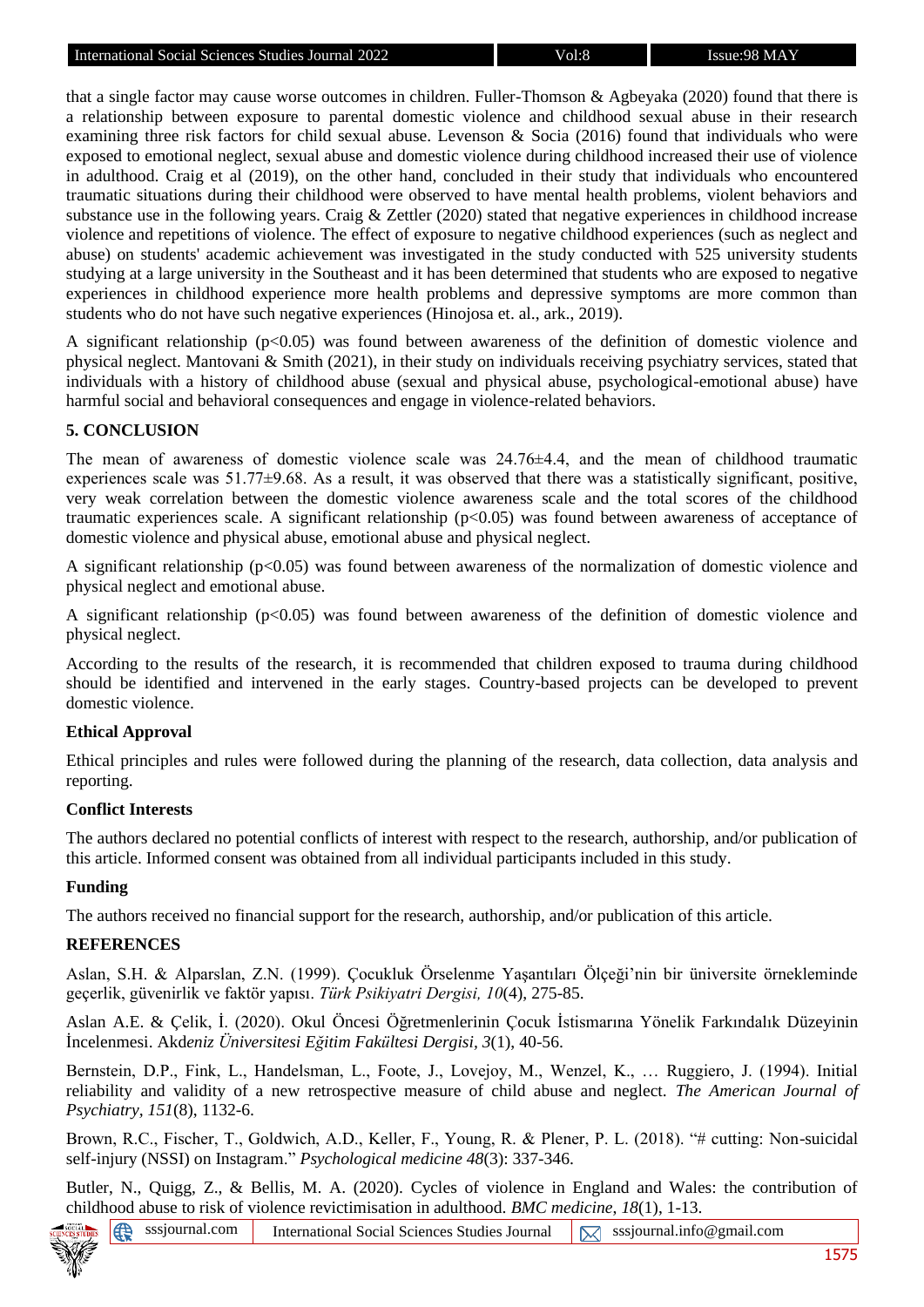Callaghan, J., Maryaria, E., Fellin, L.C., Alexander, J.H., Mavrou, S. & Papathanasiou, M. (2017). Children And Domestic Violence: Emotional Competencies İn Embodied And Relational Contexts. *Psychology of Violence, 7*(3), 333.

Craig, J. M., & Zettler, H. R. (2021). Are the effects of adverse childhood experiences on violent recidivism offense-specific?. *Youth violence and juvenile justice, 19*(1), 27-44.

Craig, J. M., Zettler, H. R., Wolff, K. T., & Baglivio, M. T. (2019). Considering the mediating effects of drug and alcohol use, mental health, and their co-occurrence on the adverse childhood experiences–recidivism relationship. *Youth Violence and Juvenile Justice, 17*(3), 219–240.

Çelik, F.G.H. & Hocaoğlu, Ç. (2018). Çocukluk çağı travmaları: Bir gözden geçirme. *Sakarya Tıp Dergisi, 8*(4): 695-711.

Dave, F. (2000). Preventing Childhood Trauma Resulting From Exposure to Domestic Violence, Preventing School Failure. *Alternative Education for Children and Youth*, 44:1, 25-27.

Dye, H. (2018). The impact and long-term effects of childhood trauma. *Journal of Human Behavior in the Social Environment.* 28(3), 381-392.

Ezen, M. & Açıkgöz, A. (2017). Çocukların örselenmelerine annelerin örselenme yaşantısının etkisi. *Kocaeli Medical J, 6*(3): 13-21.

Fuller Thomson, E., Sawyer, J .L. & Agbeyaka, S. (2021). The Toxic Triad: Childhood Exposure to Parental Domestic Violence, Parental Addictions, and Parental Mental Illness as Factors Associated With Childhood Physical Abuse. *Journal of Interpersonel Violence. 36*(17-18), NP9015-NP9034.

Fuller Thomson, E. & Agbeyaka, S. (2020). A Trio of Risk Factors for Childhood Sexual Abuse: Investigating Exposure to Parental Domestic Violence, Parental Addiction, and Parental Mental Illness as Correlates of Childhood Sexual Abuse. *Social Work, 65*(3), 266-277.

Hodges, M., Godbout, N., Biriere, J., Lanktree, C., Gilbert, A. & Kletzka, N.T. (2013). Cumulative trauma and symptom complexity in children: A path analysis. *Child Abuse and Neglect, 37*, 891-898.

Hinojosa, R., Nguyen, J., Sellers, K., & Elassar, H. (2019). Barriers to college success among students that experienced adverse childhood events. *Journal of American College Health, 67*(6), 531–540. https://doi.org/10.1080/07448481.2018.1498851

Hotun Şahin, N., Timur, S., Ergin, A.B., Taşpınar, A., Balkaya, N.A. & Çubukçu, S. (2010). Childhood trauma, type of marriage and self-esteem as correlates of domestic violence in married women in Turkey. *Journal of Family Violence* 25: 661–668.

Kaya, M.H. (2019). Üniversite Öğrencilerinin Çocuk İstismar ve İhmaline Yönelik Farkındalıkları. Biruni Üniversitesi Sağlık Bilimleri Enstitüsü, İstanbul.

Kaya, S. (2014). *Çocukluk dönemi örselenme yaşantıları ölçeği kısa formu'nun Türkçe'ye uyarlanması*  (Yayımlanmamış Yüksek Lisans Tezi). Sıtkı Koçman Üniversitesi, Muğla.

Kutlu, M.A. (2018). Borderline kişilik bozukluğu: Bir gözden geçirme. *Medeniyet Araştırmaları Dergisi, 3*(5), 11- 20.

Levenson, J. S., & Socia, K. M. (2016). Adverse childhood experiences and arrest patterns in a sample of sexual offenders. *Journal of Interpersonal Violence, 31*(10), 1883–1911.

Liel, C., Ulrich,S. M., Lorenz, S., Eickhorst, A., Fluke, J. & Walper, S. (2020). Risk factors for child abuse, neglect and exposure to intimate partner violence in early childhood: Findings in a representative cross-sectional sample in Germany. *Child Abuse & Neglect. 106*, 104487.

Liu, M., Xue, J. & Zhao, N. (2021). Using Social Media to Explore the Consequences of Domestic Violence on Mental Health. *Journal of Interpersonel Violence. 36*(3-4).

Mantovani, N. & Smith, J. (2021). A retrospective study examining the adverse effect of childhood abuse among adult psychiatric service users in Britain. *International Journal of Mental Health Nursing. 30*, 1093-1105.

Moser, D.A., Suardi, F., Rossignol, A.S., Vital, M., Manini, A., Serpa, S.R., Schechter, D.S. (2019). Parental reflective functioning correlates to brain activation in response to video-stimuli of mother–child dyads: Links to maternal trauma history and PTSD. *Psychiatry Research: Neuroimaging; 293*: 110985.



⊕